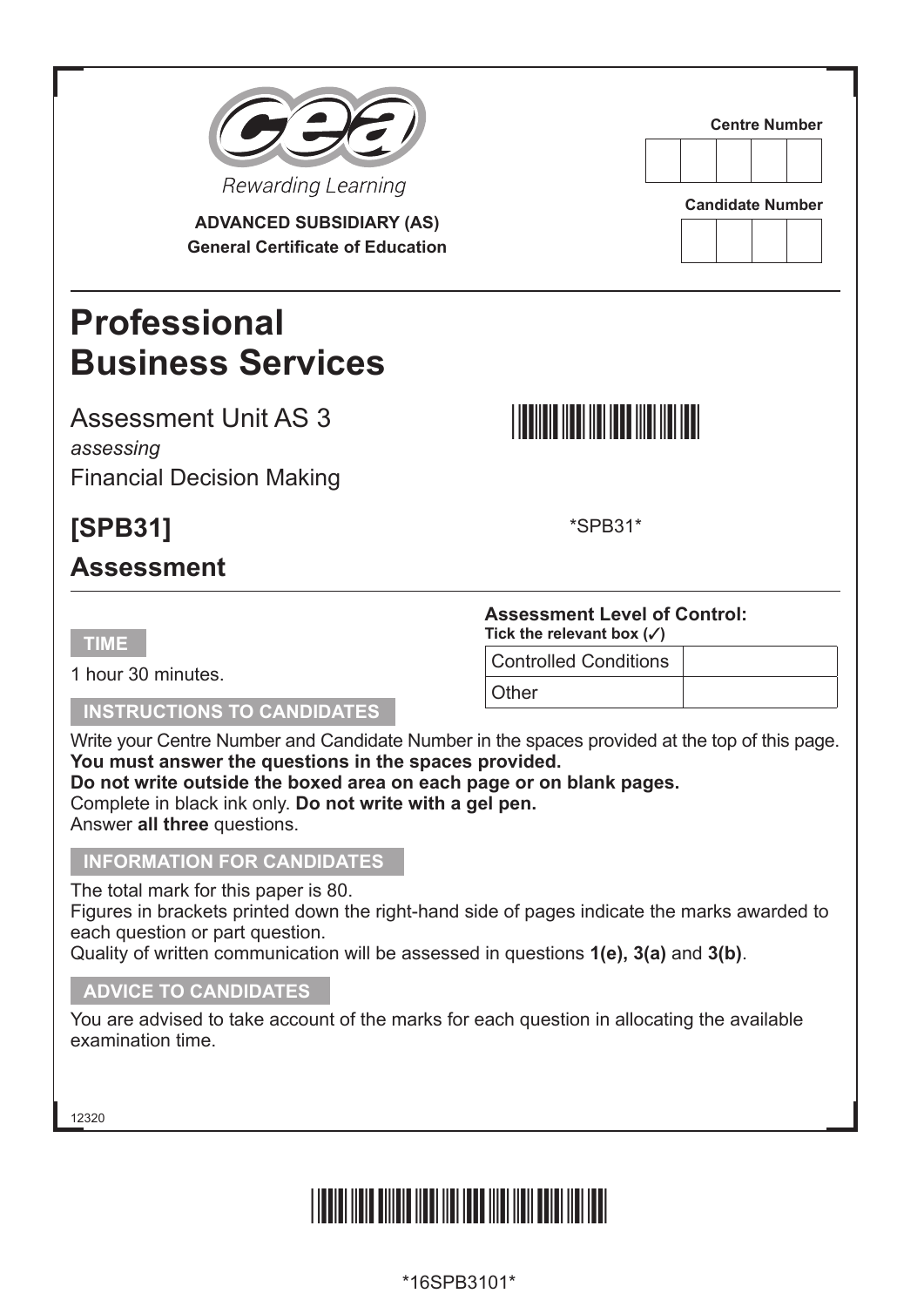[2]

### Answer **all three** questions

**1** Ruth was employed as a personal trainer for five years. Using her experience, she decided to set up her own gym, Ruth's Reps, in January 2018.

Ruth has expanded the range of services offered by her gym and membership has steadily increased. The gym is now offering an extended range of classes, membership payment plans, as well as a variety of new and innovative equipment.

Ruth has limited financial expertise. You work for Donaldson Financial Services Ltd, as a professional business services consultant, and have been assigned to advise Ruth on the financial aspects of running the gym.

**(a)** Explain the importance of effective financial decision making for Ruth's business.

| (b) Identify the two accounts which make up a set of financial statements. |  |
|----------------------------------------------------------------------------|--|

#### 12320

## <u>\*16SPB31028 B111010 ITO 1781 ITO 1781 ITO 1781 ITO 1781 ITO 1781 I</u>

\*16SPB3102\*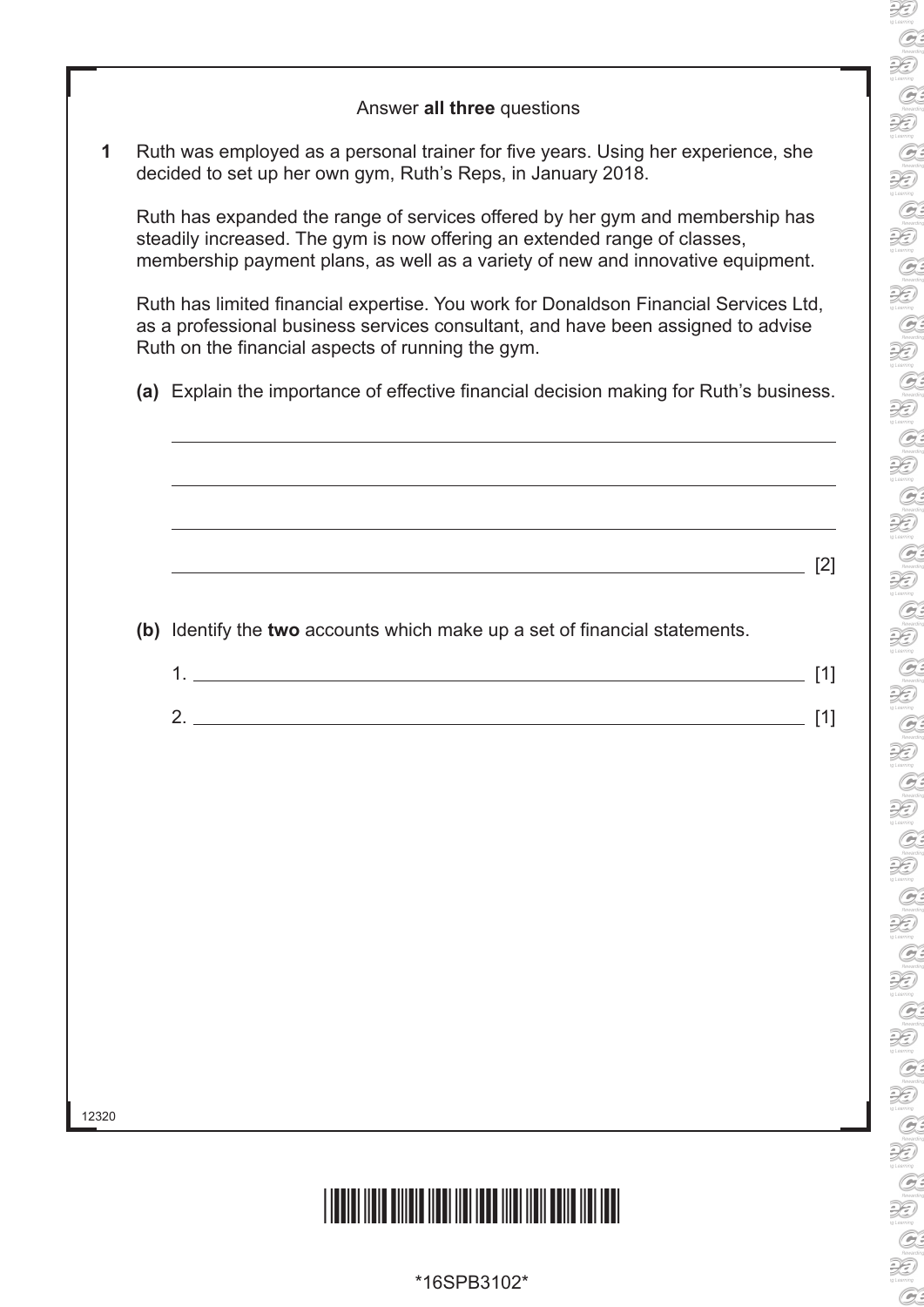|  |  |  | [6] |
|--|--|--|-----|
|  |  |  |     |
|  |  |  |     |
|  |  |  |     |
|  |  |  |     |
|  |  |  |     |

# \*16SPB3103\*

\*16SPB3103\*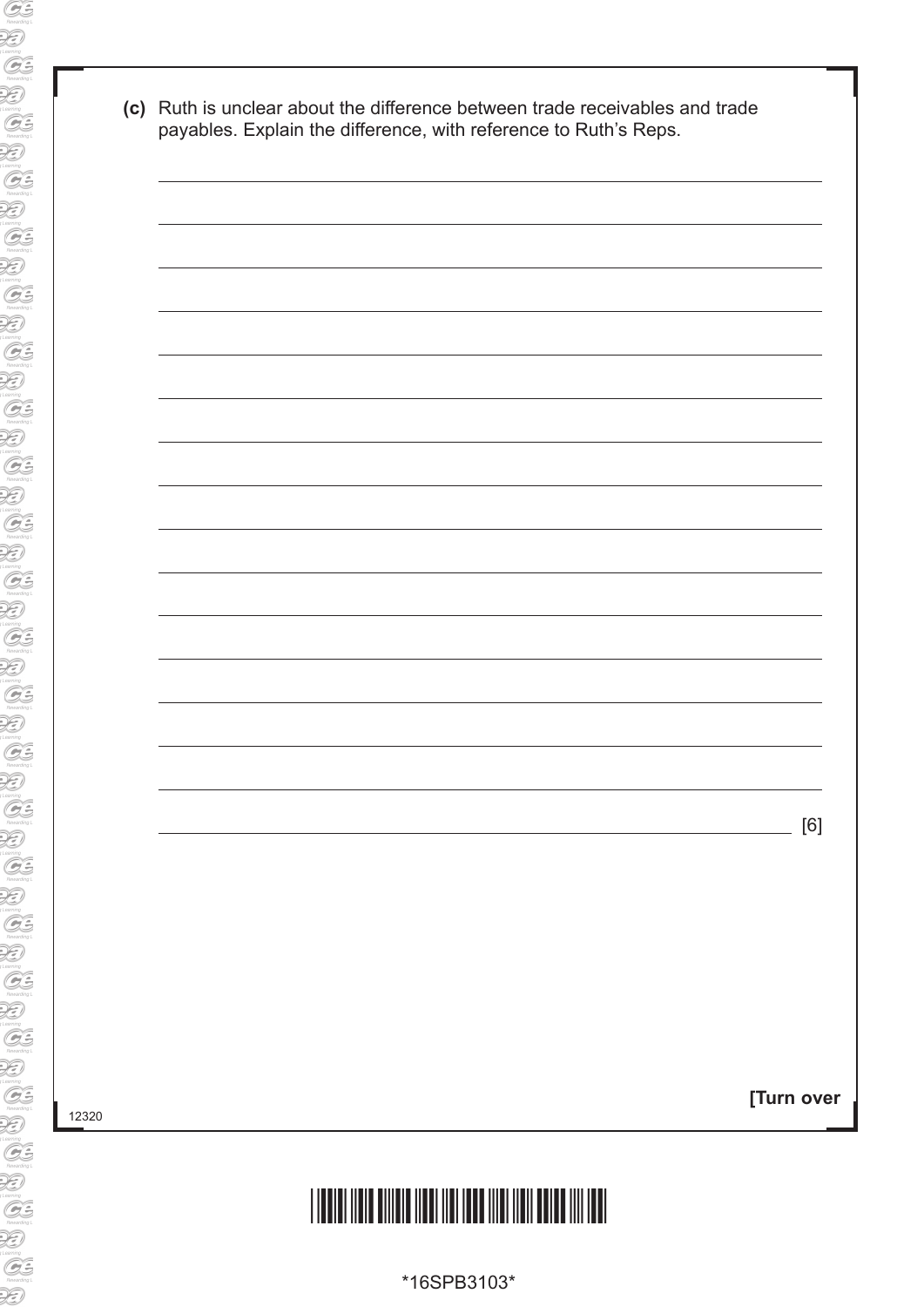**(d)** Use the financial information from Ruth's Reps in **Table 1** below to calculate parts **(i)** to **(iv)**.

| <b>Financial Information</b><br>Ruth's Reps year ending 31st December 2019 |         |  |  |
|----------------------------------------------------------------------------|---------|--|--|
| Number of gym members                                                      | 300     |  |  |
| Gross Profit                                                               | £56,560 |  |  |
| Equipment                                                                  | £14,550 |  |  |
| <b>Bank Overdraft</b>                                                      | £3,680  |  |  |
| <b>Premises</b>                                                            | £68,500 |  |  |
| <b>Expenses</b>                                                            | £31,560 |  |  |
| <b>Fixtures and Fittings</b>                                               | £6,950  |  |  |
| <b>Trade Payables</b>                                                      | £2,820  |  |  |
| Annual membership fees per member                                          | £20     |  |  |

### **Table 1**

#### **(i)** Sales Revenue

[2]

#### 12320

## \*16SPB3104\*

\*16SPB3104\*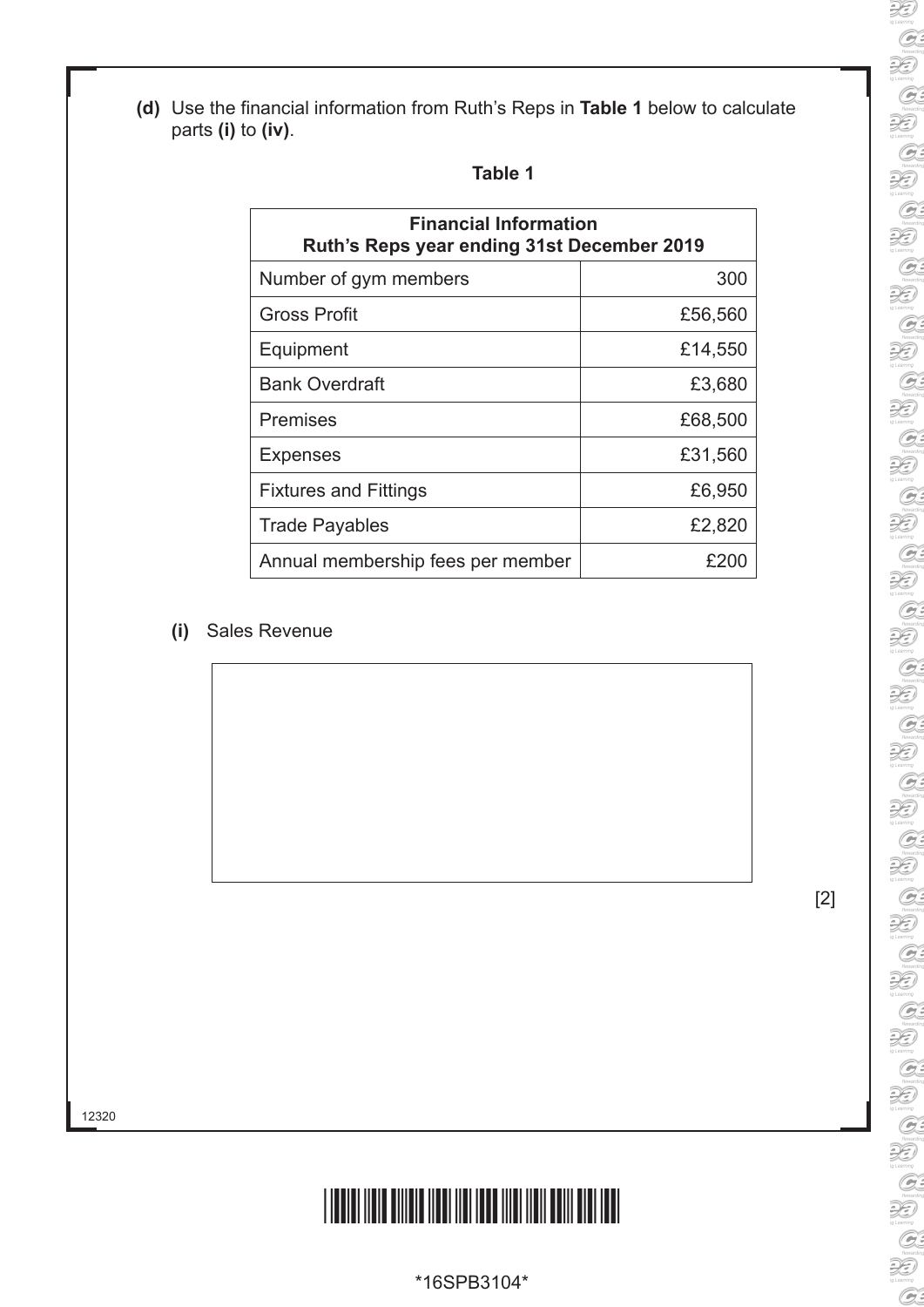#### **(ii)** Net Profit

### **(iii)** Non-current Assets





[2]

## \*16SPB3105\*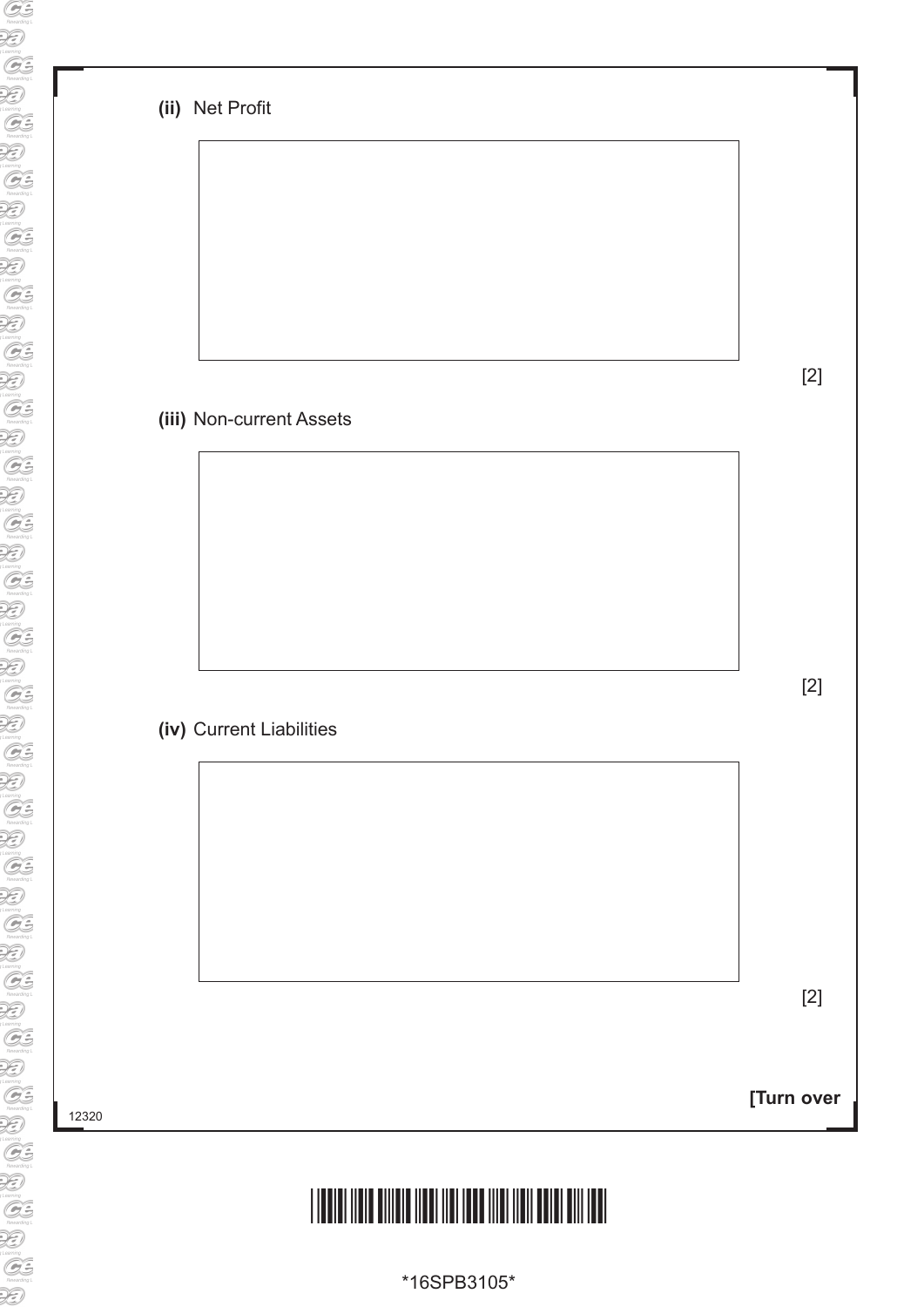| (e) Analyse the following elements of financial statements using your answers in<br>question 1(d) so Ruth is fully aware of their purpose when constructing her<br>accounts. |
|------------------------------------------------------------------------------------------------------------------------------------------------------------------------------|
| The quality of written communication is assessed in this question.                                                                                                           |
| <b>Sales Revenue</b>                                                                                                                                                         |
|                                                                                                                                                                              |
|                                                                                                                                                                              |
|                                                                                                                                                                              |
|                                                                                                                                                                              |
|                                                                                                                                                                              |
|                                                                                                                                                                              |
| <b>Net Profit</b>                                                                                                                                                            |
|                                                                                                                                                                              |
|                                                                                                                                                                              |
|                                                                                                                                                                              |
|                                                                                                                                                                              |
|                                                                                                                                                                              |
|                                                                                                                                                                              |
|                                                                                                                                                                              |
|                                                                                                                                                                              |
|                                                                                                                                                                              |
|                                                                                                                                                                              |
|                                                                                                                                                                              |
|                                                                                                                                                                              |
|                                                                                                                                                                              |
|                                                                                                                                                                              |
|                                                                                                                                                                              |

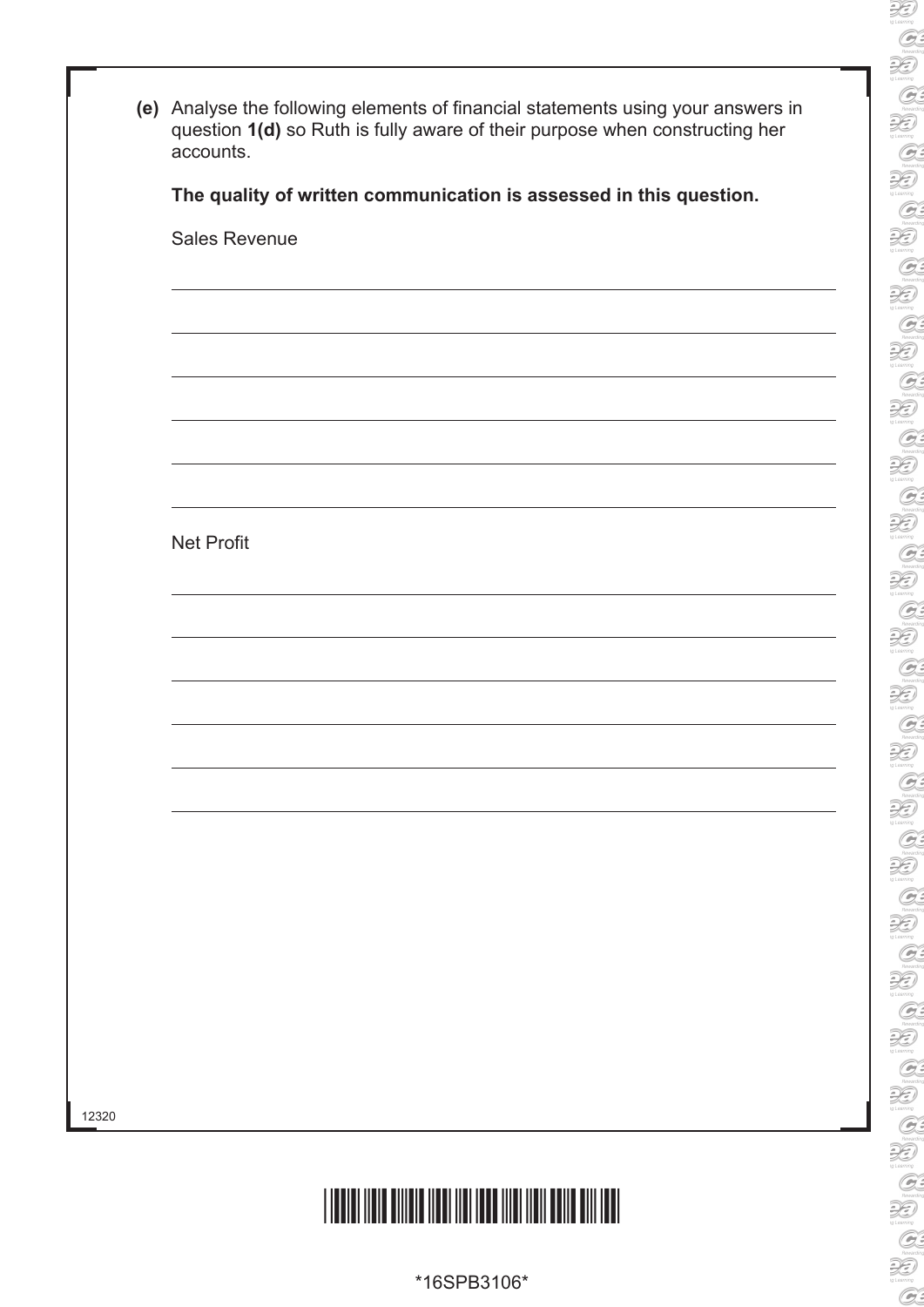|       | <b>Current Liabilities</b> |            |
|-------|----------------------------|------------|
|       |                            |            |
|       |                            |            |
|       |                            | $[12]$     |
|       |                            |            |
|       |                            |            |
|       |                            |            |
|       |                            |            |
|       |                            |            |
| 12320 |                            | [Turn over |

# <u>\*16SPB3107FB3107FB3107FB3107FB3107FB3107FB310</u>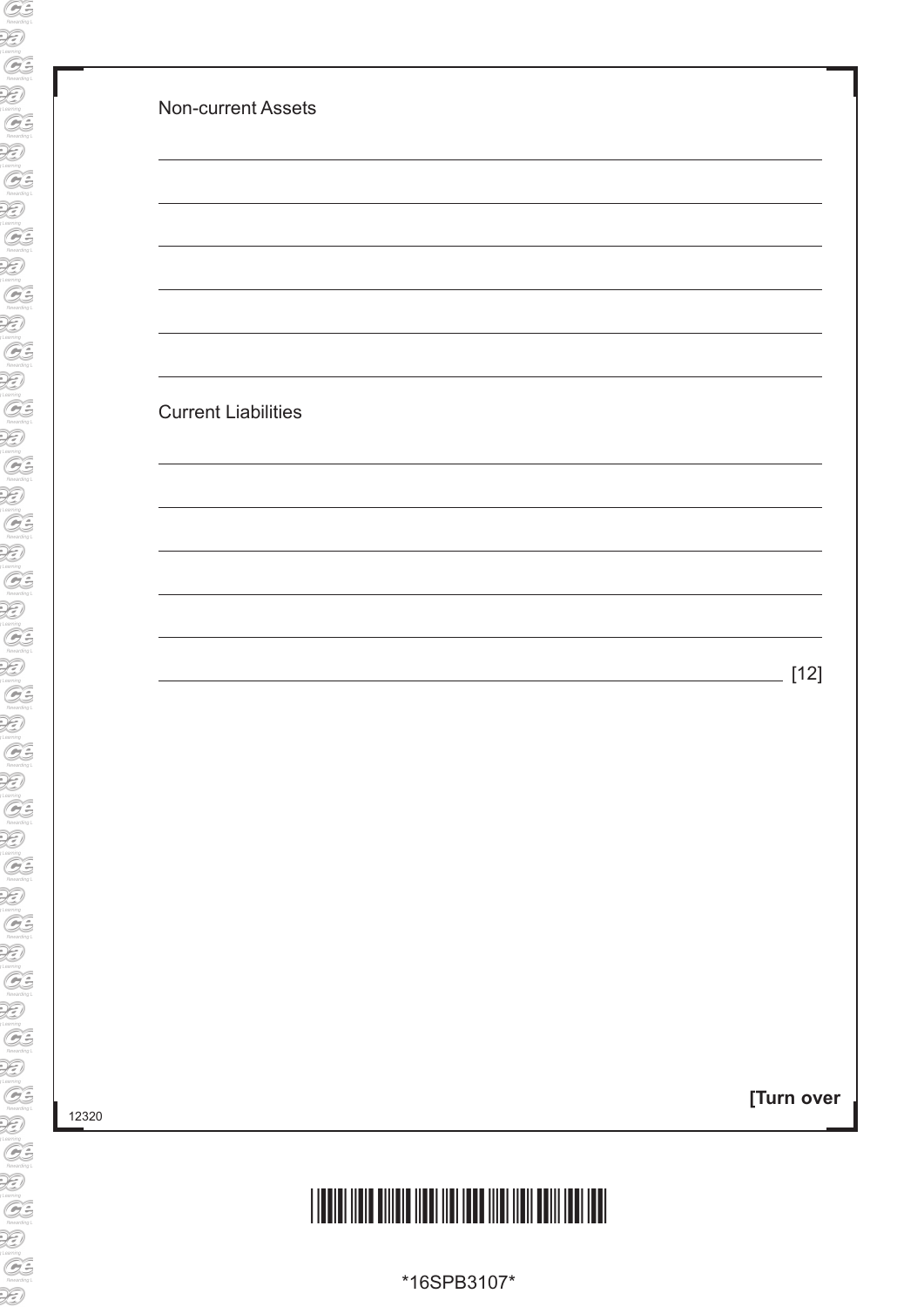| $\mathbf{2}$ | (a) Ruth is keen to set budgets for the next financial year for her gym. Explain the<br>following types of budget that Ruth might use.                                                                                        |
|--------------|-------------------------------------------------------------------------------------------------------------------------------------------------------------------------------------------------------------------------------|
|              | Sales Budget                                                                                                                                                                                                                  |
|              |                                                                                                                                                                                                                               |
|              |                                                                                                                                                                                                                               |
|              |                                                                                                                                                                                                                               |
|              | the control of the control of the control of the control of the control of the control of the control of the control of the control of the control of the control of the control of the control of the control of the control |
|              | $[3]$<br><u> 1989 - Johann Stoff, fransk konge og det forskellige og det forskellige og det forskellige og det forskellig</u>                                                                                                 |
|              | Labour Budget                                                                                                                                                                                                                 |
|              |                                                                                                                                                                                                                               |
|              |                                                                                                                                                                                                                               |
|              |                                                                                                                                                                                                                               |
|              |                                                                                                                                                                                                                               |
|              | $[3]$                                                                                                                                                                                                                         |
|              |                                                                                                                                                                                                                               |
|              |                                                                                                                                                                                                                               |
|              |                                                                                                                                                                                                                               |
|              |                                                                                                                                                                                                                               |
|              |                                                                                                                                                                                                                               |
|              |                                                                                                                                                                                                                               |
| 12320        |                                                                                                                                                                                                                               |
|              |                                                                                                                                                                                                                               |

L

\*16SPB3108\*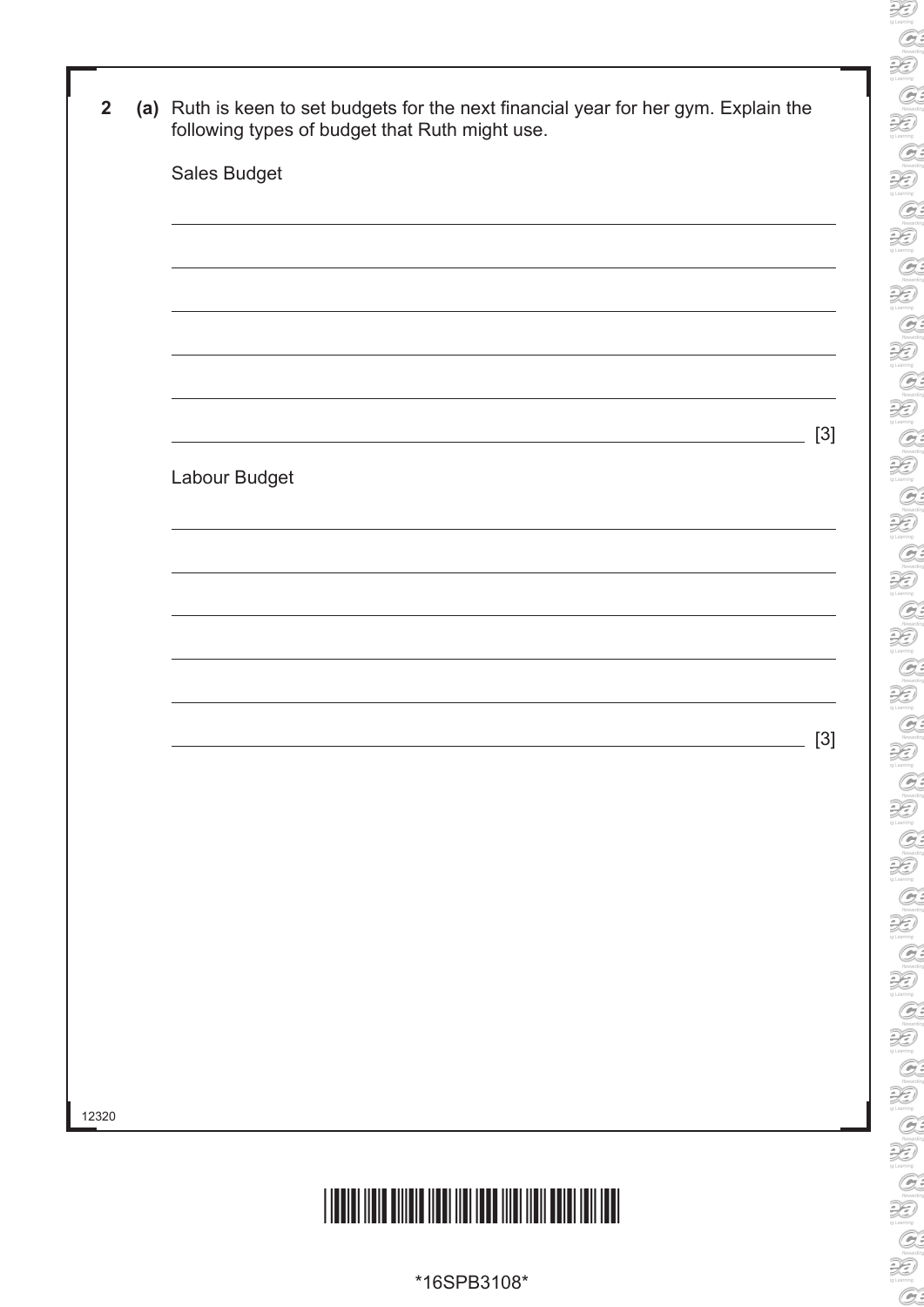## \*16SPB3109\*

| (b) Ruth is unclear about the importance of cash flow forecasting. Explain three<br>reasons why cash flow forecasting is important for financial decision making in<br>Ruth's Reps. |            |
|-------------------------------------------------------------------------------------------------------------------------------------------------------------------------------------|------------|
|                                                                                                                                                                                     |            |
|                                                                                                                                                                                     |            |
|                                                                                                                                                                                     |            |
|                                                                                                                                                                                     |            |
|                                                                                                                                                                                     |            |
|                                                                                                                                                                                     |            |
|                                                                                                                                                                                     |            |
|                                                                                                                                                                                     |            |
|                                                                                                                                                                                     |            |
|                                                                                                                                                                                     |            |
|                                                                                                                                                                                     |            |
|                                                                                                                                                                                     |            |
|                                                                                                                                                                                     |            |
|                                                                                                                                                                                     |            |
|                                                                                                                                                                                     |            |
|                                                                                                                                                                                     |            |
|                                                                                                                                                                                     |            |
|                                                                                                                                                                                     |            |
|                                                                                                                                                                                     | $[9]$      |
|                                                                                                                                                                                     | [Turn over |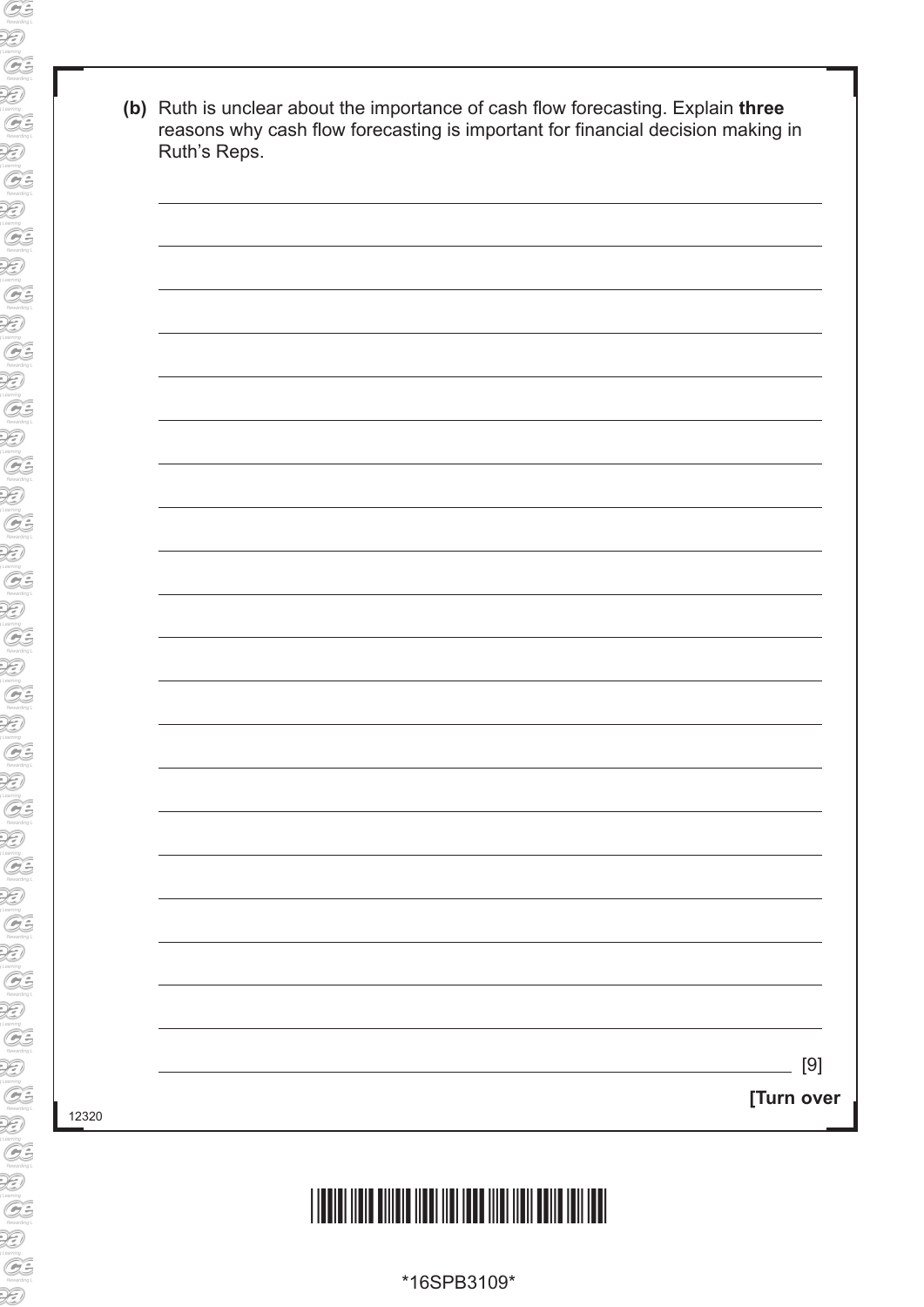**(c)** Ruth has provided you with the following forecast figures for October – December 2020. Use the information below to complete **Table 2**:

- Membership fees are £200 per member
- 40% of gym membership fees are cash sales
- 60% of gym membership fees are credit sales

Show all your workings.

| <b>Total Sales</b><br><b>Revenue</b> | <b>Cash Sales</b> | <b>Trade Receivables</b> |
|--------------------------------------|-------------------|--------------------------|
|                                      |                   |                          |
|                                      |                   |                          |
|                                      |                   |                          |
| £45,000                              | £18,000           | £27,000                  |
|                                      |                   |                          |

\*16SPB3110\*

 $\mathcal{D}$  $G$  $\overline{\mathscr{L}}$  $G$  $\widetilde{2D}$  $G$  $\mathcal{D}$  $G$  $\overline{\mathscr{L}}$  $G$ G  $\widetilde{H}$  $G$ 30  $G$  $G$ 20  $G$  $\overline{\mathscr{L}}$  $\widehat{G}$  $\overline{\mathscr{L}}$  $G$  $\mathcal{D}$  $G$  $\mathcal{D}$ G  $\widetilde{H}$ G  $\overline{\mathscr{L}}$  $G$  $\overline{2D}$  $G$  $\overline{\mathscr{L}}$  $G$  $\overline{\mathscr{L}}$  $\widehat{G}$  $\sum_{\text{plensing}}$  $G$  $\overline{\mathscr{L}}$  $\widehat{G}$  $\widetilde{2D}$  $\overline{G}$  $\mathcal{D}$ 

 $G$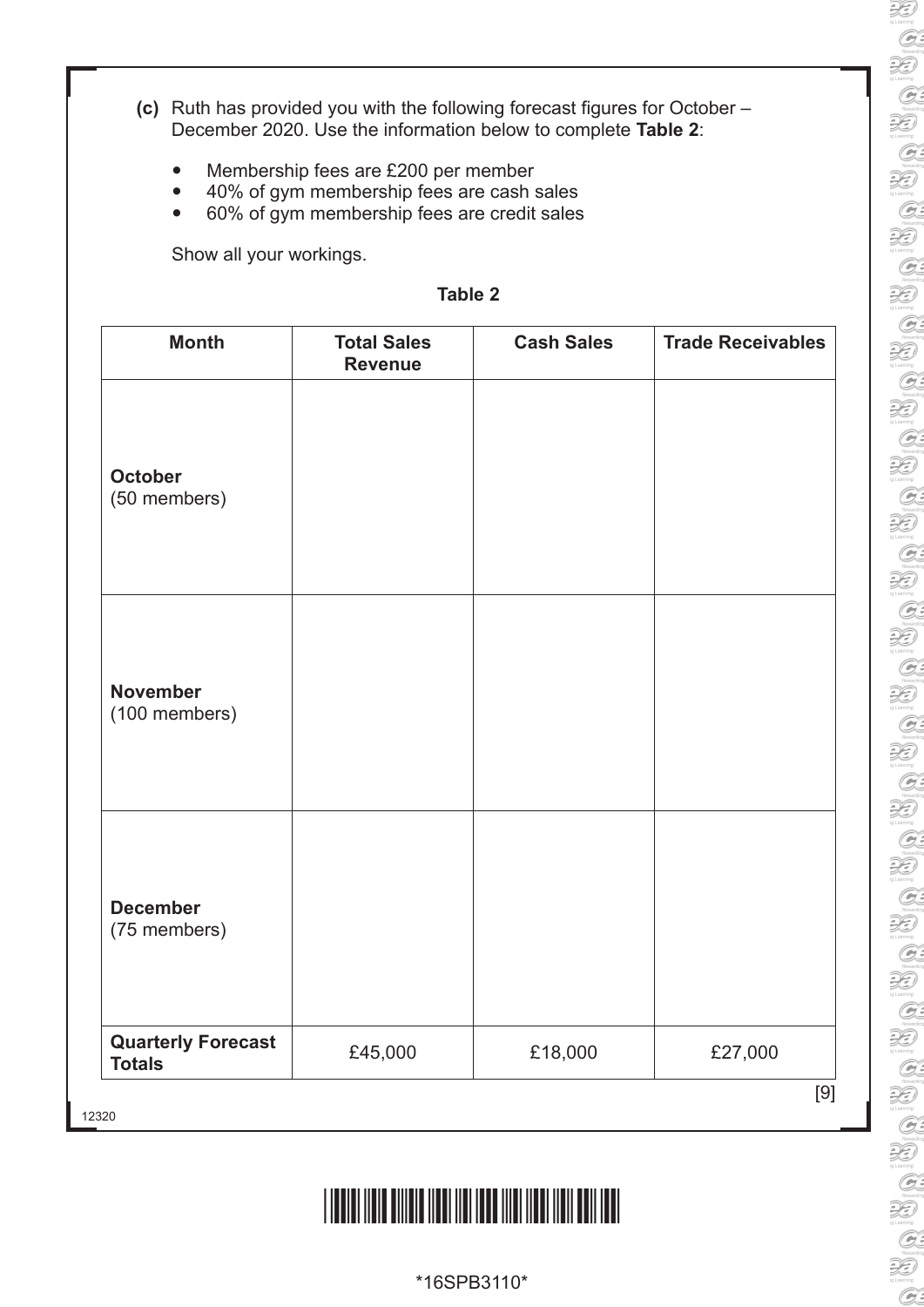|  | [Turn over |
|--|------------|
|  | [8]        |
|  |            |
|  |            |
|  |            |
|  |            |
|  |            |
|  |            |
|  |            |
|  |            |
|  |            |
|  |            |
|  |            |
|  |            |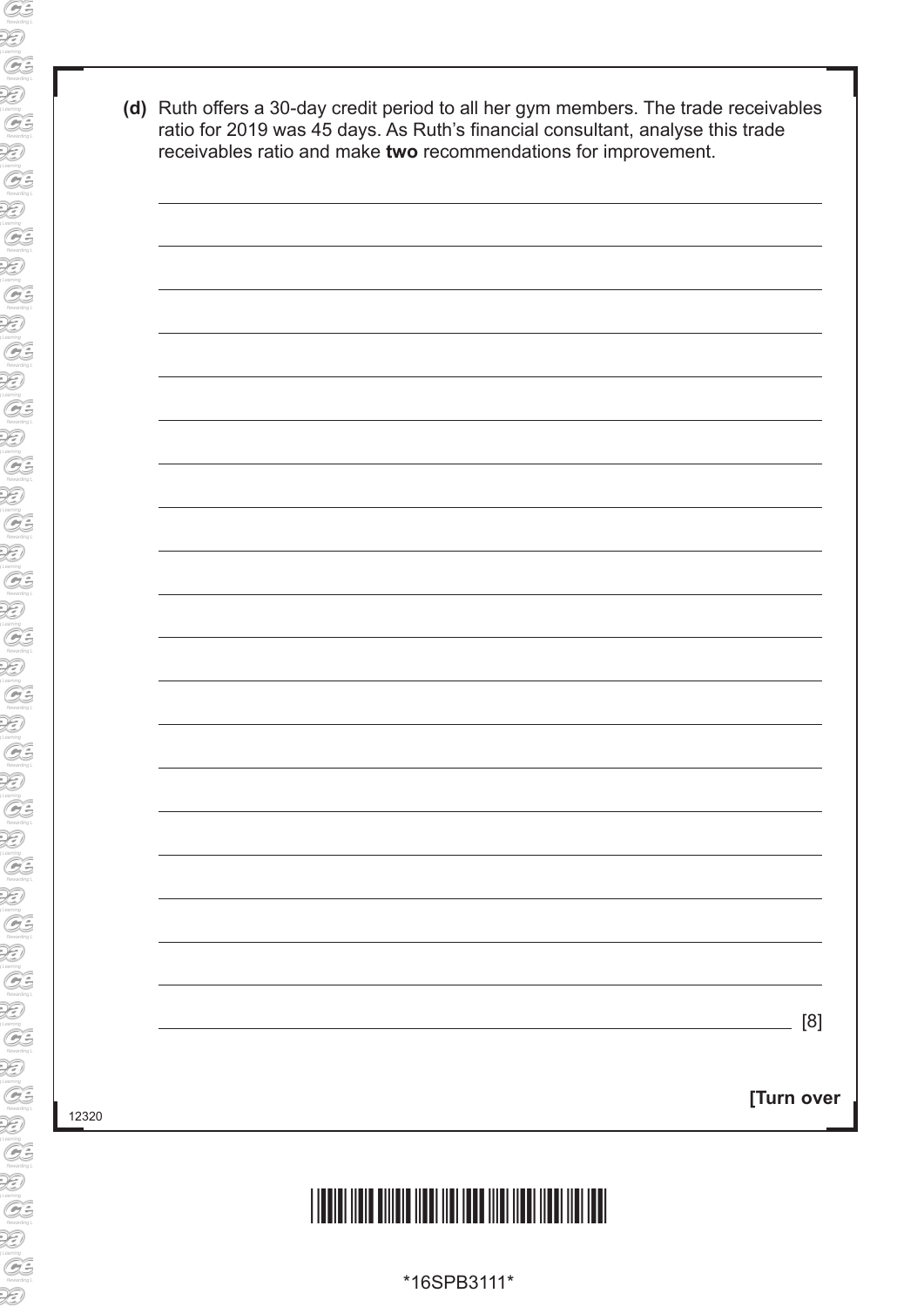- $\partial\!\!\!\!\!\!\!\partial$  $G$  $\mathcal{D}$  $G$  $G$  $\mathcal{D}$  $\widehat{G}$ 39  $G$  $\mathcal{D}$ G  $G$ 30  $G$  $G$  $\widetilde{H}$  $G$  $G$  $\mathcal{D}$  $G$  $\partial\widehat{\partial}$  $G$  $\mathcal{D}$ G  $\mathcal{D}$ G  $\mathcal{D}$  $G$  $\widetilde{H}$  $G$  $\overline{2}$  $G$  $\overline{\mathscr{L}}$  $G$  $\sum_{\text{plensing}}$ G  $G$  $G$  $G$
- <u>\*16SPB3112.0 PHOTO INDIANA INDIANA INDIANA INDIANA INDIANA INDIANA INDIANA INDIANA INDIANA INDIANA INDIANA IN</u> 12320 **3** Due to the success of the gym and consistent annual profits, Ruth has been able to internally finance the gym using retained profit. **(a)** As Ruth's financial consultant, analyse **two** advantages and **one** disadvantage of using retained profit as an internal source of finance for the gym.  **The quality of written communication is assessed in this question.**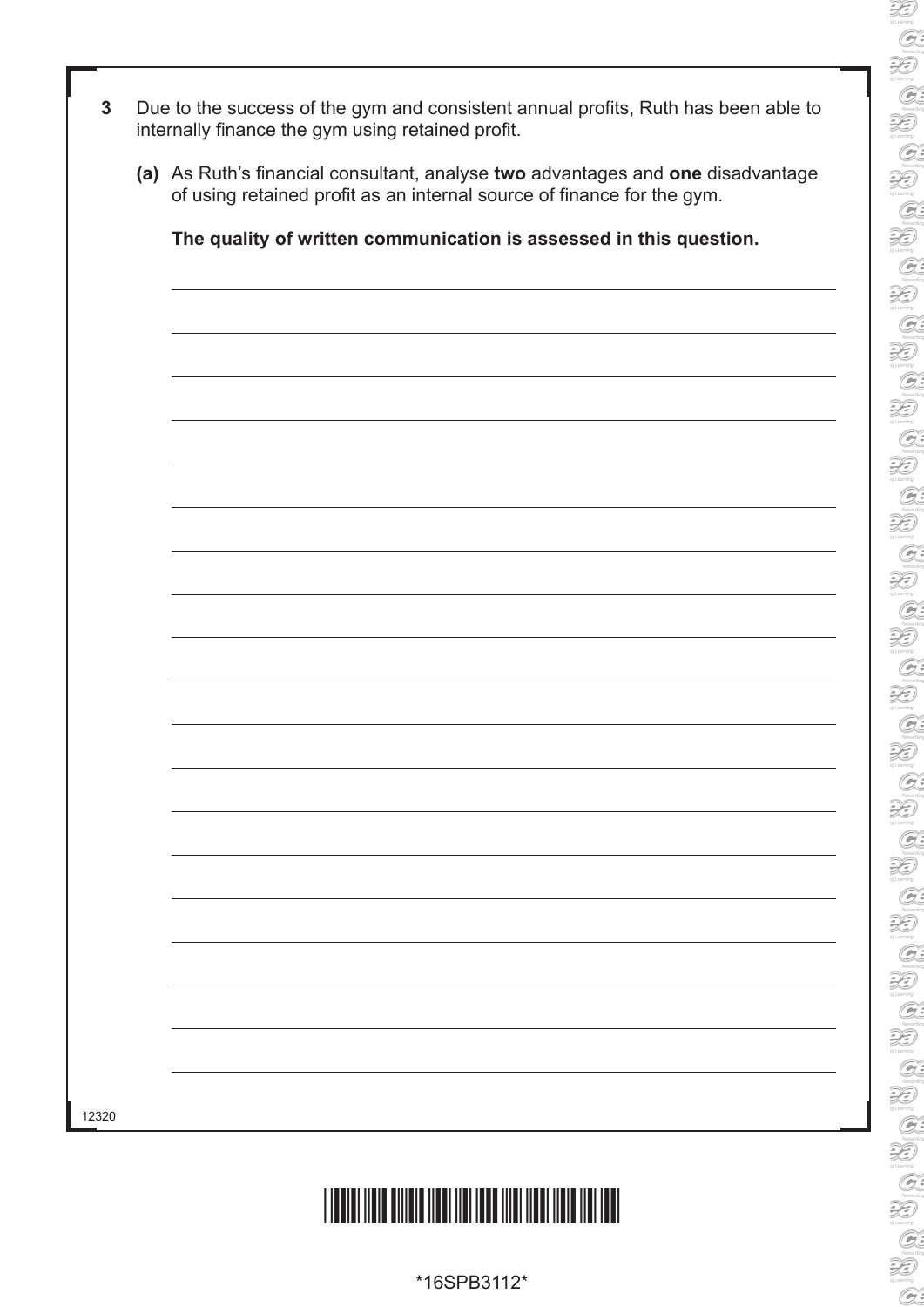|    | $[12]$                                                                                                              |
|----|---------------------------------------------------------------------------------------------------------------------|
|    | (b) Ruth has a range of financial data to consider in order to make the correct<br>financial decisions for her gym. |
|    | Analyse how Ruth can use financial data for making a decision on increasing<br>employee numbers at her gym.         |
|    | The quality of written communication is assessed in this question.                                                  |
|    |                                                                                                                     |
|    |                                                                                                                     |
|    |                                                                                                                     |
|    |                                                                                                                     |
|    |                                                                                                                     |
|    |                                                                                                                     |
|    |                                                                                                                     |
|    |                                                                                                                     |
|    |                                                                                                                     |
|    |                                                                                                                     |
|    |                                                                                                                     |
|    |                                                                                                                     |
|    |                                                                                                                     |
|    |                                                                                                                     |
|    | [6]                                                                                                                 |
|    |                                                                                                                     |
|    |                                                                                                                     |
| 20 |                                                                                                                     |

# \*16SPB3113\*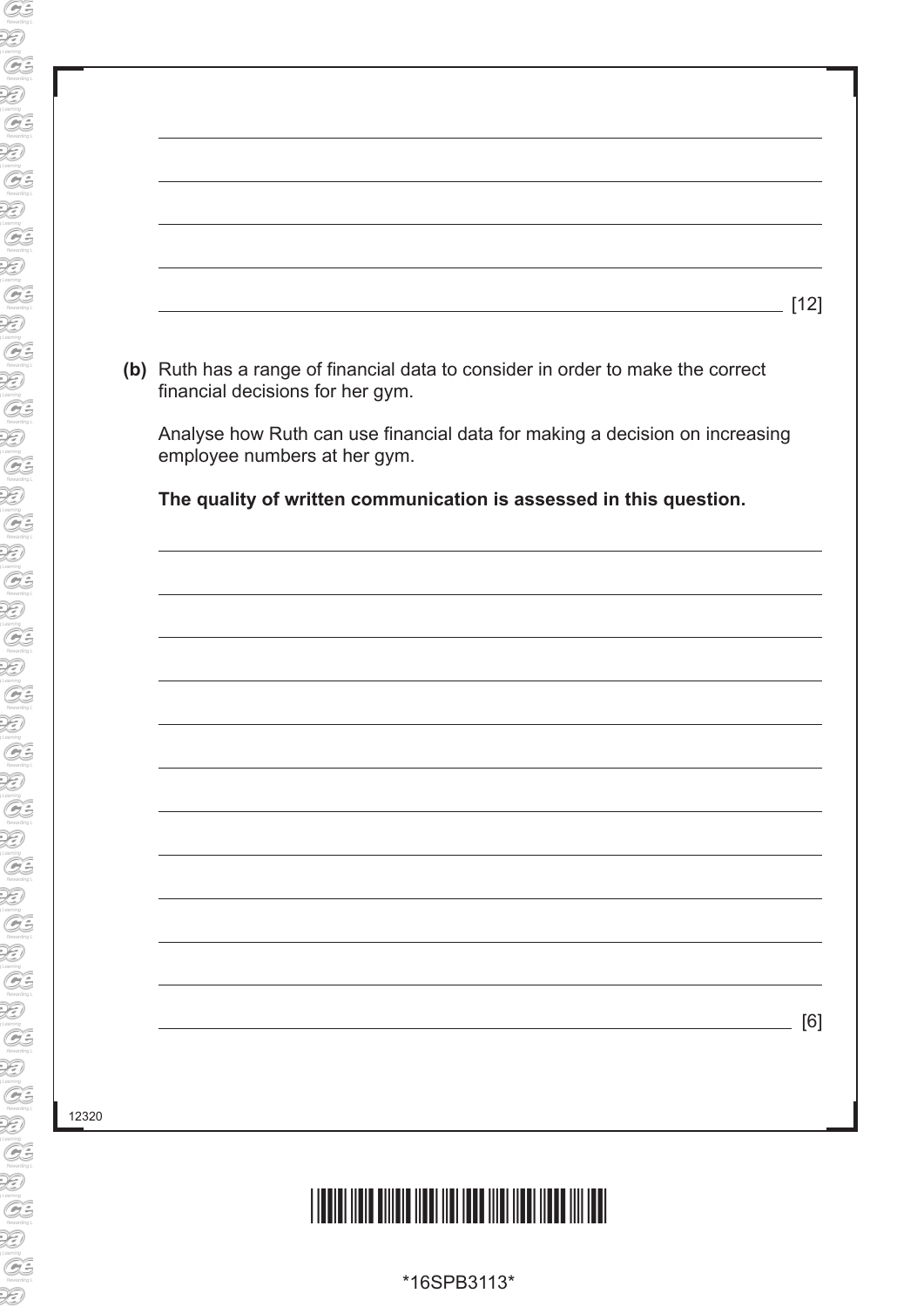### **THIS IS THE END OF THE QUESTION PAPER**



\*16SPB3114\*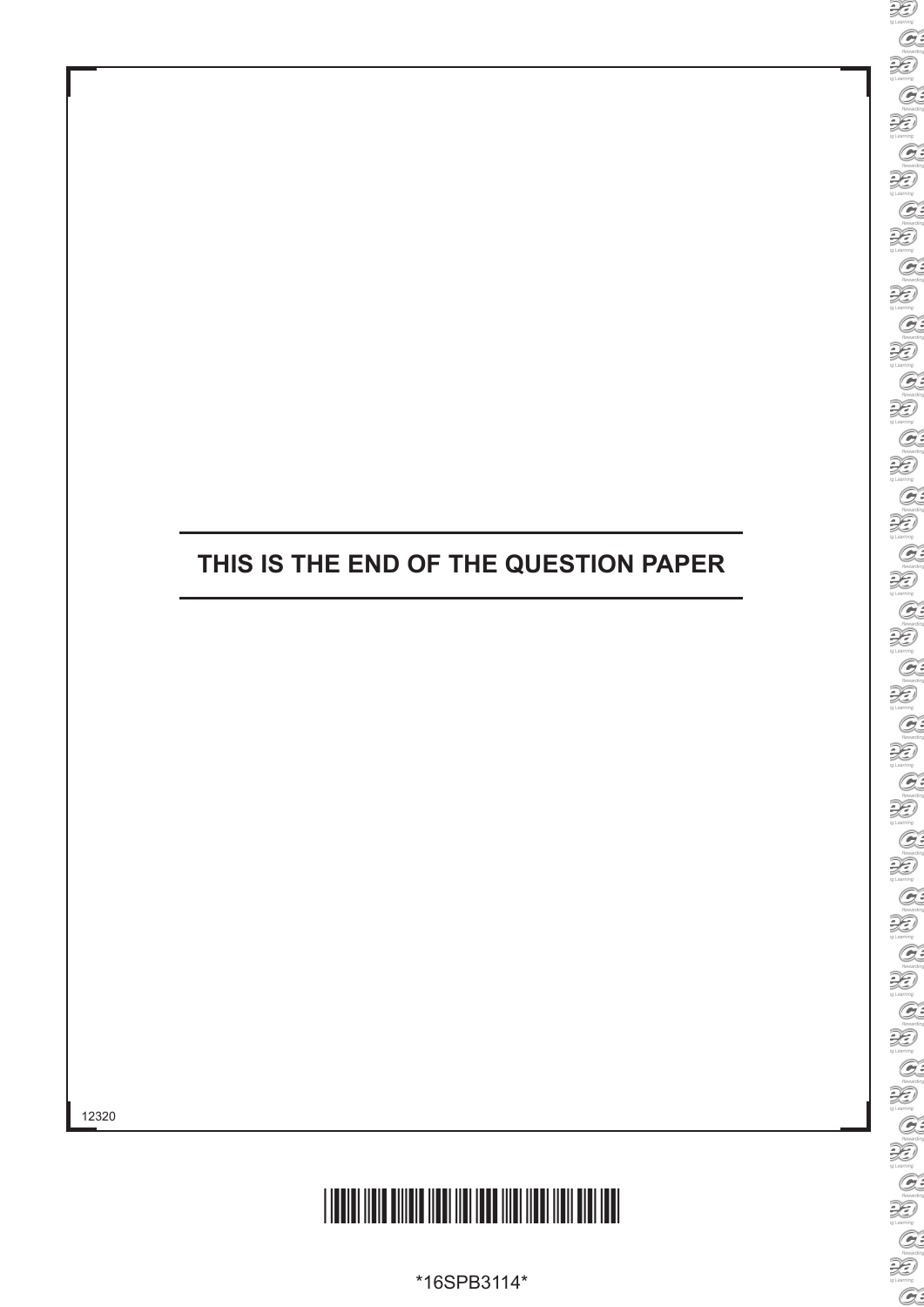### **BLANK PAGE**

### **DO NOT WRITE ON THIS PAGE**

12320

# \*16SPB3115\*

\*16SPB3115\*